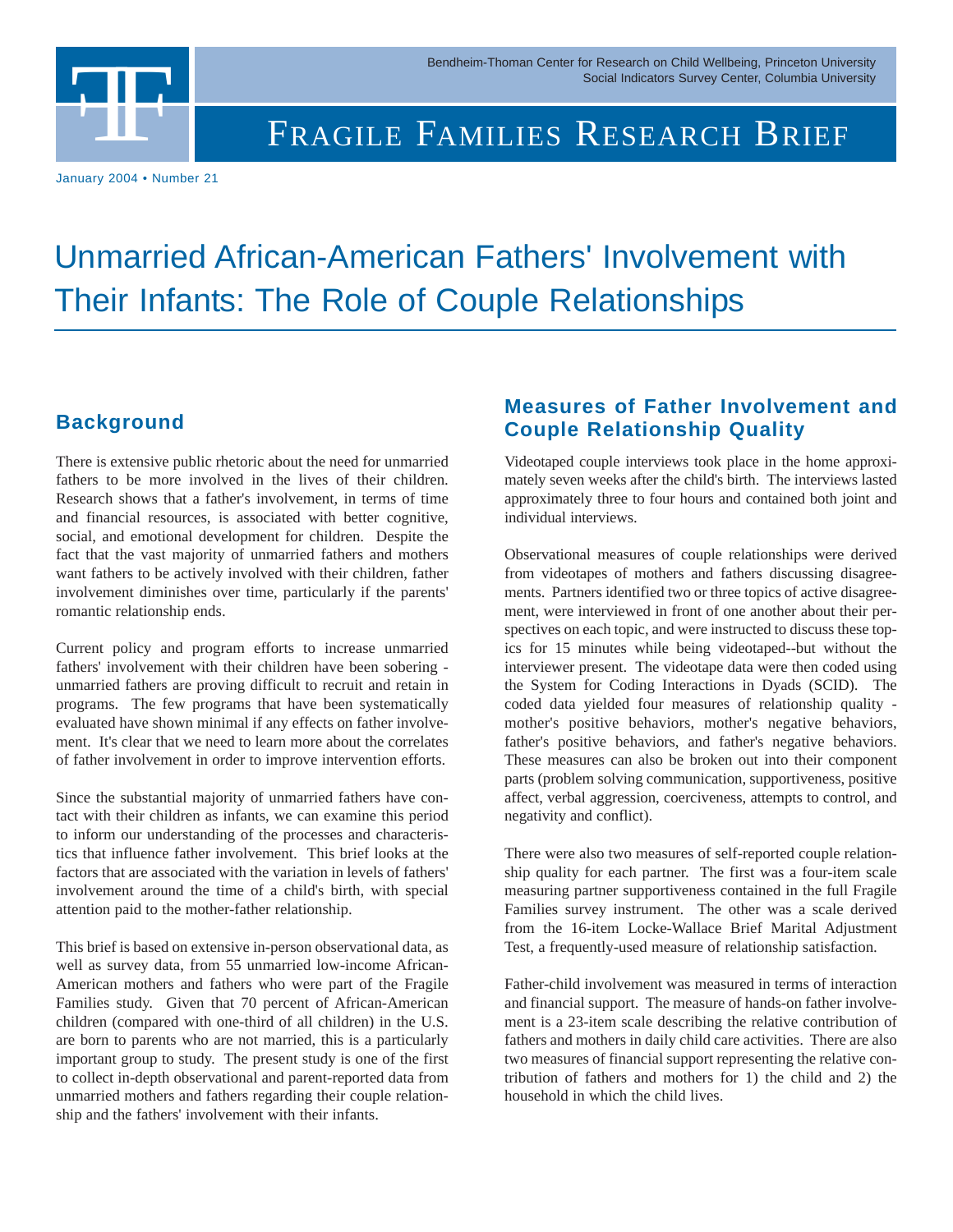| rable 1. Intercorrelations between Couple Relationship Quality and Father involvement with imant<br>Sons (N=29), Daughters (N=26), and Full Sample (N=55) |                       |                                                           |                                                        |                                                    |
|-----------------------------------------------------------------------------------------------------------------------------------------------------------|-----------------------|-----------------------------------------------------------|--------------------------------------------------------|----------------------------------------------------|
| Relationship<br><b>Quality Measure</b>                                                                                                                    | Child's<br><b>Sex</b> | <b>Fathers' Financial</b><br><b>Support for Household</b> | <b>Fathers' Financial</b><br><b>Support for Infant</b> | <b>Fathers' Hands-on</b><br><b>Care of Infants</b> |
| Mothers' Report:<br>Supportive Couple<br>Relationship                                                                                                     |                       |                                                           |                                                        |                                                    |
|                                                                                                                                                           | <b>Boys (N=29)</b>    | .27                                                       | $.32+$                                                 | .29                                                |
|                                                                                                                                                           | Girls $(N=26)$        | $.49*$                                                    | $.43*$                                                 | $.40*$                                             |
|                                                                                                                                                           | All (N=55)            | $.36**$                                                   | $.37***$                                               | $.35***$                                           |
| Fathers' Report:<br><b>Supportive Couple</b><br>Relationship                                                                                              |                       |                                                           |                                                        |                                                    |
|                                                                                                                                                           | <b>Boys</b>           | .26                                                       | .22                                                    | $-.03$                                             |
|                                                                                                                                                           | <b>Girls</b>          | .22                                                       | $.39*$                                                 | .11                                                |
|                                                                                                                                                           | All                   | .24                                                       | $.30*$                                                 | .04                                                |
| Mothers' Report:<br>Relationship Satisfaction                                                                                                             |                       |                                                           |                                                        |                                                    |
|                                                                                                                                                           | <b>Boys</b>           | .11                                                       | .28                                                    | $.32+$                                             |
|                                                                                                                                                           | Girls                 | .28                                                       | $.35+$                                                 | $.37+$                                             |
|                                                                                                                                                           | All                   | .18                                                       | $.32*$                                                 | $.34*$                                             |
| Fathers' Report:<br>Relationship Satisfaction                                                                                                             |                       |                                                           |                                                        |                                                    |
|                                                                                                                                                           | <b>Boys</b>           | .28                                                       | .29                                                    | .29                                                |
|                                                                                                                                                           | <b>Girls</b>          | $.47*$                                                    | $.46*$                                                 | $.43*$                                             |
|                                                                                                                                                           | All                   | $.37***$                                                  | $.38***$                                               | $.36***$                                           |
| $+=p<.10$ *=p<.05 **=p<.01                                                                                                                                |                       |                                                           |                                                        |                                                    |

**Table 1. Intercorrelations Between Couple Relationship Quality and Father Involvement with Infant** 

In addition to relationship quality measures, child, couple, and individual demographic characteristics and personal economic resources are also examined.

## **Findings**

When couples report more supportive and satisfying relationships, and independent observers rate fathers as behaving less negatively, fathers are more involved with their infants. They provide more hands-on care, pay more of infant expenses (e.g., diapers and clothing), and pay more of household expenses (e.g., rent and utilities). The analysis does not establish causality, however, it may be that when parents' relationships function better, fathers are more involved with their infants (or that when fathers are more involved with their infants, parents' relationships function better).

It is interesting that demographic characteristics such as fathers' and mothers' age, education, and economic resources, which are typically associated with father involvement, were not associated with father involvement in this study. This lack of association could result from the limited range of these characteristics among this small, primarily low-income sample. But

it may also be that those factors are less important in determining father involvement for fathers who are engaged with their children. Another interesting finding was that although fathers who lived with the child paid more of the household expenses and slightly more of the infant expenses, they did not provide significantly more hands-on care of the child.

There was some evidence of differential processes shaping the link between couple relationships and father involvement depending on the child's sex [See Table 1]. While fathers of infant girls and boys in this study had similar levels of involvement with their seven-week-olds, there was some indication that family dynamics were different for families with infant boys and girls, even at this very early phase of family development. The link between couple relationship quality and father involvement held only for families with infant daughters. For couples with infant daughters, couple relationship quality may have spilled over into fathers' involvement with their infants (or the level of fathers' involvement may have spilled over into how the couple relationships were going). By contrast, for couples with infant sons, couple relationship quality and father involvement appear to have been functioning independently.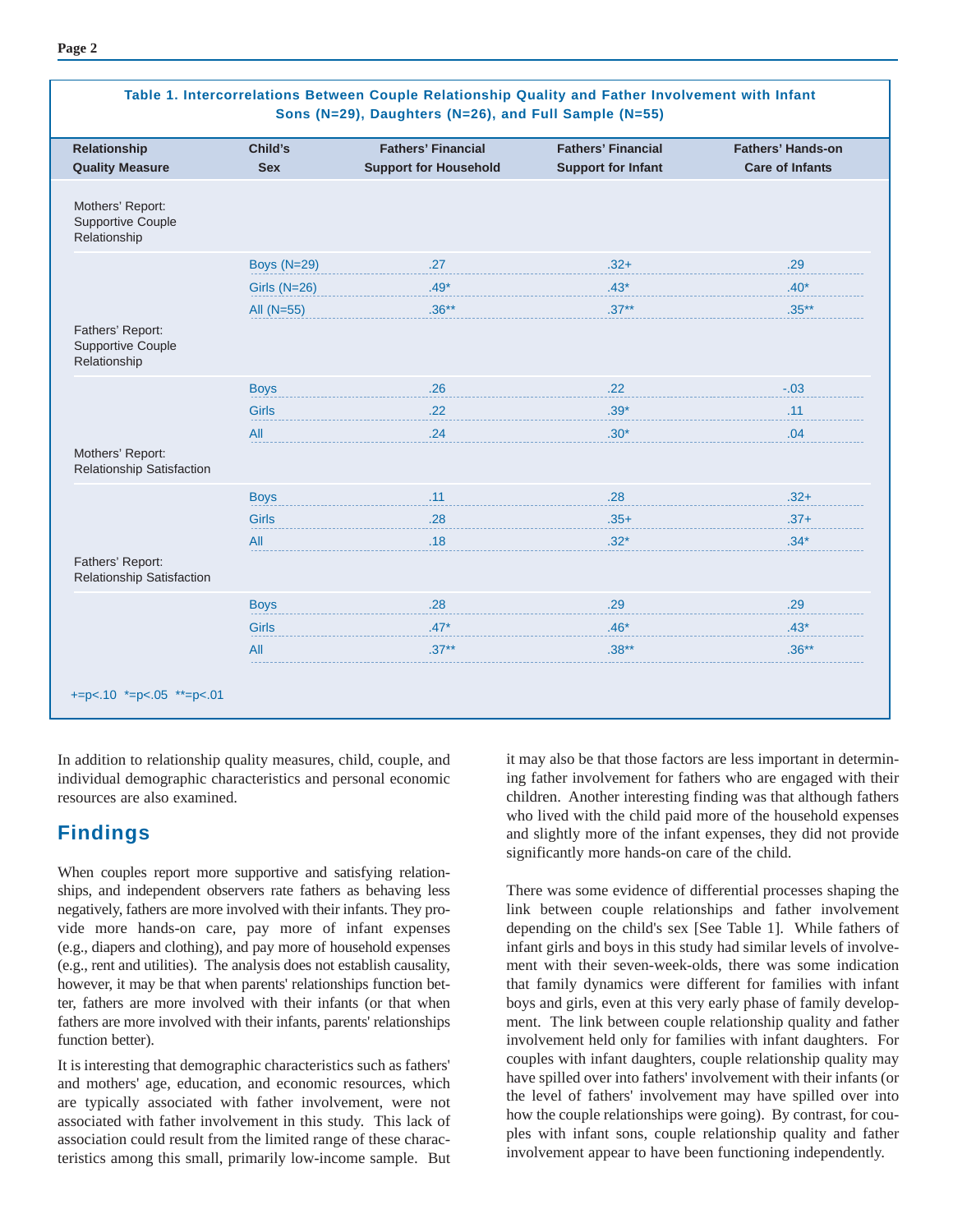An important methodological finding is that the self-reported measures of relationship quality available on some national surveys were both moderately correlated with the observed measures of couple interactions and reasonably good correlates of father involvement. The observational data, however, was especially valuable for identifying specific types of behaviors that were linked to more supportive and satisfying relationships and to greater father involvement. For example, fathers' verbal aggression--insulting, demeaning, and/or otherwise puttingdown mothers, as well as fathers' negativity and conflict (disagreeing with and being tense, frustrated, irritated, or angry with mothers)--were associated with lower levels of father involvement with their infants. In contrast, fathers' coerciveness--statements, tones, or body language that threaten or manipulate the mothers, and attempts to control (making direct commands or demands meant to change the mothers' actions, thoughts, or feelings)--were not associated with fathers distancing themselves from their infants.

### **Conclusions and Policy Implications**

This paper used multiple sources of data to investigate the role of parents' demographics, personal resources, family structure, and couple relationship quality in facilitating or hampering the involvement of fathers with their infants. It shows that couple relationships are important factors in father-child involvement during the child's infancy, while other factors, such as parents' demographics, were of less importance.

Results from this study suggest that how mothers and fathers get along with each other has implications for fathers' involvement with their children. Intervening to improve couples' relationships might be a reasonable approach to increasing father involvement. The specific examples of the types of behaviors that are and are not linked to father involvement garnered from the observational data may provide the type of guidance necessary for the development of theory and clinical interventions.

The lack of connection between fathers' and mothers' demographics (education and income) and father involvement in this and some other studies of unmarried families suggests that low levels of education and income are not, in and of themselves, insurmountable obstacles to fathers' involvement. Additionally, in this study and others, it appears that many fathers who live separately from their young children and the children's mothers are highly involved with their children, thereby dispelling the notion that living separately from children is an insurmountable obstacle to fathers caring and providing for their children.

#### **Recent Working Papers**

The following comprises a list of the most recent Working Papers authored by the Center for Research on Child Wellbeing (CRCW) faculty and research associates. A complete list of Working Papers is also available for viewing and downloading on the CRCW web site: crcw.princeton.edu/fragilefamilies

2003-22-FF Julien Teitler, Nancy Reichman, Lenna Nepomnyaschy Dec 2003 "The Effects of State Policies on TANF Participation"

2003-21-FF Nancy Reichman, Hope Corman, Kelly Noonan Dec 2003 "Effects of Child Health on Parents' Relationship Status"

2003-20-FF Hope Corman, Nancy Reichman, Kelly Noonan Dec 2003 "Mothers' Labor Supply in Fragile Families: The Role of Child Health"

2003-19-FF Kelly Noonan, Nancy Reichman, Hope Corman Dec 2003 "New Fathers' Labor Supply: Does Child Health Matter"

2003-17-FF Nancy Reichman, Julien Teitler, Marah Curtis Dec 2003 "Hardships Among Sanctioned Leavers, Non-Sanctioned Leavers, and TANF Stayers"

2003-16-FF Sara McLanahan Dec 2003 "Fragile Families and the Marriage Agenda"

2003-15 Angela Fertig Nov 2003 "Healthy Baby, Healthy Marriage? The Effect of Children's Health on Divorce"

2003-14-FF Marcia Carlson, Frank Furstenberg, Jr. Oct 2003 "Complex Families: Documenting the Prevalence and Correlates of Multi-Partnered Fertility in the United States"

2003-13-FF Nancy Cohen Oct 2003 "Unmarried African American Fathers' Involvement with Their Infants: The Role of Couple Relationships"

2002-17-FF Angela Fertig, Sara McLanahan, Irwin Garfinkel Oct 2003 "Child Support Enforcement and Domestic Violence Among Non-Cohabiting Couples"

2002-10-FF Marcia Carlson, Irwin Garfinkel, Sara McLanahan, Ronald Mincy, Wendell Primus Oct 2003 "The Effects of Welfare and Child Support Policies on Union Formation"

2003-12-FF Ariel Kalil Oct 2003 "Fathers' Perceptions of Paternal Roles: Variations by Marital Status and Living Arrangement"

2003-11-FF Catherine Kenney Sept 2003 "Hardship in Marriage and Cohabiting Parent Households: Do Cohabiting Parents Underinvest in Household Public Goods?"

2001-06-FF Marcia Carlson, Sara McLanahan, Paula England Aug 2003 "Union Formation and Dissolution in Fragile Families"

2003-10 Anne Case, Angela Fertig, Christina Paxson Jun 2003 "From Cradle to Grave? The Lasting Impact of Childhood Health and Circumstance"

2002-05 Leonard Lopoo, Sara McLanahan, Irwin Garfinkel Aug 2003 "Explaining the Trend in Teenage Birth Rates from 1981- 1999"

2001-14 Leonard Lopoo Aug 2003 "The Effect of Maternal Employment on Teenage Childbearing"

2001-17-FF Wendy Sigle-Rushton, Sara McLanahan Jul 2003 "For Richer or Poorer?: Marriage as Poverty Alleviation in the United States"

2003-09-FF Cynthia Osborne, Sara McLanahan, Jeanne Brooks-Gunn Jul 2003 "Is There an Advantage to Being Born to Married versus Cohabiting parents? Differences in Child Behavior"